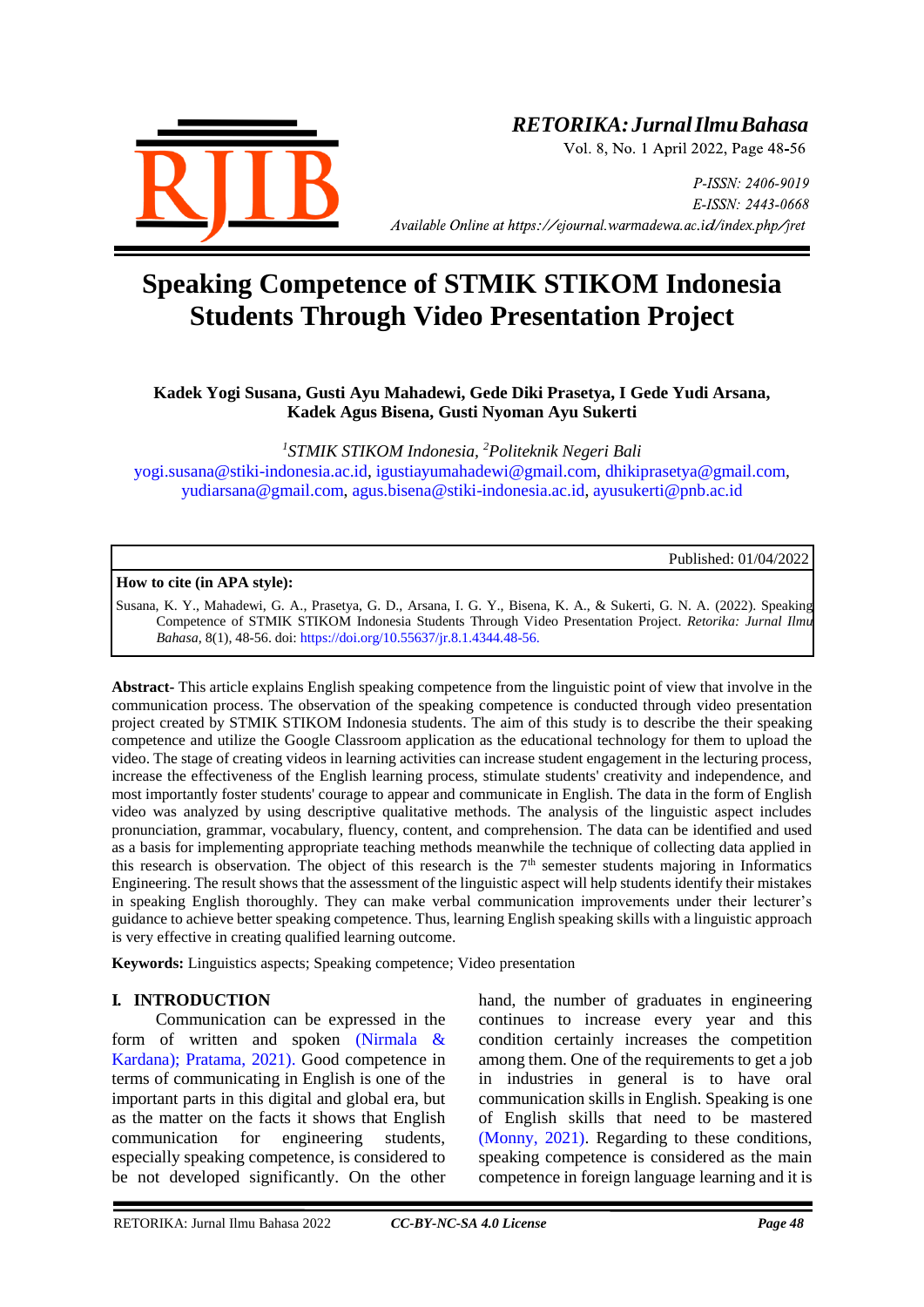expected to be mastered by the students. As stated by (Maharani & [Pastika, 2020\),](#page-8-2) Students should be more eager and spirit in practicing speaking skill. They have to create and improve their speaking capacity. In accordance with this reason, it is necessary to apply an appropriate learning model to developing and improving speaking skill produced by students. Improving speaking competence of students in Indonesia is not easy because of several obstacles faced by both lecturers and students, especially students majoring in Informatics Engineering. For this reason, lecturers should provide learning programs that can improve students' speaking competence without being limited by space and time and shape their creativity as well as their independence. One alternative to solve this problem is to give English presentation assignment based on digital technology. In the next phase, the results of this study are expected to be useful for STMIK STIKOM Indonesia students in improving their English skills, especially speaking skills in the increasingly competitive field of work. Meanwhile for the English lecturers at STMIK STIKOM Indonesia it can be used as a reference for updating the syllabus so that it is adaptive and relevant with the needs of current students 'needs. On a broader scale, this research is a material for consideration in providing English learning program of STMIK STIKOM Indonesia for the society in accordance with the demands of today's industry.

In the linguistic aspect, speaking skills are known as a beneficial communication tool. Through speaking skills, a person can increase income so that he can support the family needs, such as being a motivator, speaker in a seminar or as a presenter. This is clarified by Supriyadi in [\(Sintadewi et al., 2017\)](#page-8-3) stating "If someone has good speaking skills, he will get social and professional benefits". Social benefits are related to the activities of social interaction between individuals. Professional advantages are obtained when using language to ask questions, convey facts and knowledge, explain and describe.



Figure 1. Linguistic Components

There are six linguistic components that can be seen in figure 1 above, namely: 1) pronunciation, 2) vocabulary, 3) grammar, 4) content, 5) fluency, and 6) comprehension. Teaching speaking skills as language skills should be practiced such as pronouncing words correctly, using proper vocabulary in creating sentences, producing sentences with good and logical structure based on English grammar. In addition, linguistic factors that hinder learners to speak English are the lack of content understanding, lack of fluency in English communication, and inaccurate language comprehension. Ramy, et al i[n \(Sari, 2018\)](#page-8-4) found that the reasons for the low mastery of Englishspeaking skills were: 1) English teachers were not well-trained and used their mother tongue when teaching so they could not attract learners to be interested in learning, 2) the learners lack English usage, 3) learners lack confidence in using English because they are afraid of making mistakes and feeling embarrassed, and 4) inappropriate curriculum to help learners improve their English proficiency.

This research is important for English language learners because it reveals the mistakes in their English communication therefore, they can identify problems of speaking from the linguistic points of view. It also increases the use of technology in language learning by utilizing the Google Classroom application to upload their video presentation project. This study is aimed to make students understand the linguistic aspects for their speaking improvement and remind lecturers about the use of modern technology as the media for English learning activity. In learning, many types of modern technology are introduced to help students learn to speak, such as language laboratories, videos, satellites, internet, blogs, digital dictionaries, and others.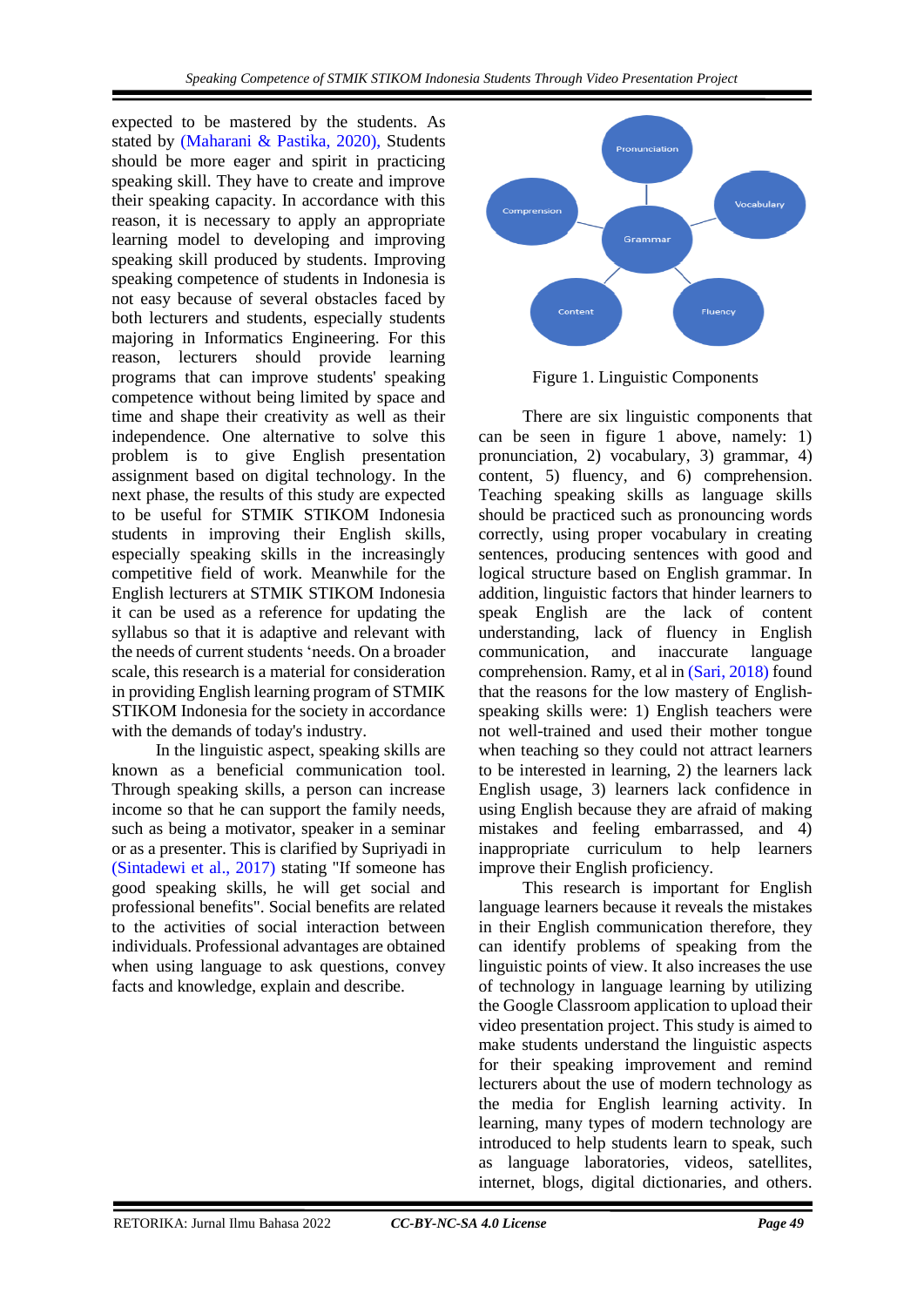The modern technology aims to improve students' speaking skills, especially speaking in English [\(Kuning, 2019\).](#page-8-5)

As for previous studies that have similar topic with this study, including research conducted by [\(Maulana et al., 2019\).](#page-8-6) Maulana et al. revealed that the developed video presentation learning media was suitable to be used in the lecturing process. Eligibility is based on the media and material aspects. The second is a study conducted by [\(Simbolon, 2014\)](#page-8-7) where it was found that there were differences in English speaking skills between students who were taught with contextual learning and conventional learning. Third is the research conducted by [\(Al-](#page-8-8)Pansori, 2016) which states that in language learning, especially in the aspect of learning to speak, the achievement of an appropriate language competence is not only by studying language structurally, but also must be supported by a pragmatic approach where students will be closer to the practical conditions of speaking both orally and in writing.

Meanwhile, [\(Komariah, 2019\)](#page-8-9) in a scientific article of her research states that the use of video media and competition assessment techniques is able to optimize learning outcomes where students are required to be serious in carrying out the assessment by using good and appropriate language. Then [\(Oranpattanachai,](#page-8-10)  2018) revealed that students have high to very high positive perceptions of video assignments including in four perceptual categories: 1) improving English skills, 2) teamwork, 3) learning experiences and 4) challenges in learning.

Based on this explanation, this study raises a different aspect compared to previous research because it examines the quality of speaking competence of STMIK STIKOM Indonesia students from the aspect of linguistic and persuasive cognition, and what steps are needed to improve these competencies.

## **II. METHODS**

This study used a qualitative descriptive approach. The subjects in this study were 47 seventh semester students of the Informatics Engineering S1 program in STMIK STIKOM Indonesia. This is in accordance with the view that the subject of research is an object, thing, or person attached to and at issue in research (Suandi, 2008). This activity was carried out in an English class consisting of 16 online meetings. The object of this research is the assessment of speaking skills in English IV lecture. The information in this study contains qualitative data obtained from videos made by students in Google Classroom as the online classes in the context of implementing speaking strategies.

Data collection techniques use the method of observation and documentation. The instruments in this study were observation sheets, and documents in the form of video presentations that had been made by students. The observation method was used by researchers to find data regarding the forms and aspects of speaking skills assessment in learning English. The observation method used is non-participatory observation technique. Researchers do not participate in activities, only play a role in observing activities (Sukmadinata, 2009). Researchers are in the classroom to conduct direct observations and recordings over the process of implementing learning to conducting assessments, but researchers are not directly involved in the activities carried out by research subjects.

The documentation method is a review of references related to the focus of the research problem. Sugiyono in [\(Gunawan, 2015\)](#page-8-11) stated that documentation method is a method in the form of writing, pictures, and works. In this study, the documentation method was used to obtain data in the form of a video containing a description of the speaking skills performed by students while carrying out English language learning and to obtain a speaking skill assessment result sheet.

Methods of analyzing data in research must be adapted to the type of data collected. Considering that this research is a qualitative research, data analysis techniques are carried out simultaneously with data collection [\(Sugiyono,](#page-8-12)  2007). In this study, the researcher used a qualitative descriptive method as a method of data analysis. Based on this method, researchers can use relevant theories that have been described in the theoretical basis as a reference for researchers to explore the object of research. Miles and Huberman in [\(Sugiyono, 2007\)](#page-8-12) stated that activities in qualitative data analysis are carried out interactively and take place continuously until complete.

Miles and Huberman in [\(Gunawan, 2015\)](#page-8-11) suggest three stages that must be done in analyzing qualitative data. The first stage is data reduction which is an activity to summarize and sort out the main things, focus on the important things, and look for themes and patterns [\(Sugiyono, 2007\).](#page-8-12) Second, the presentation of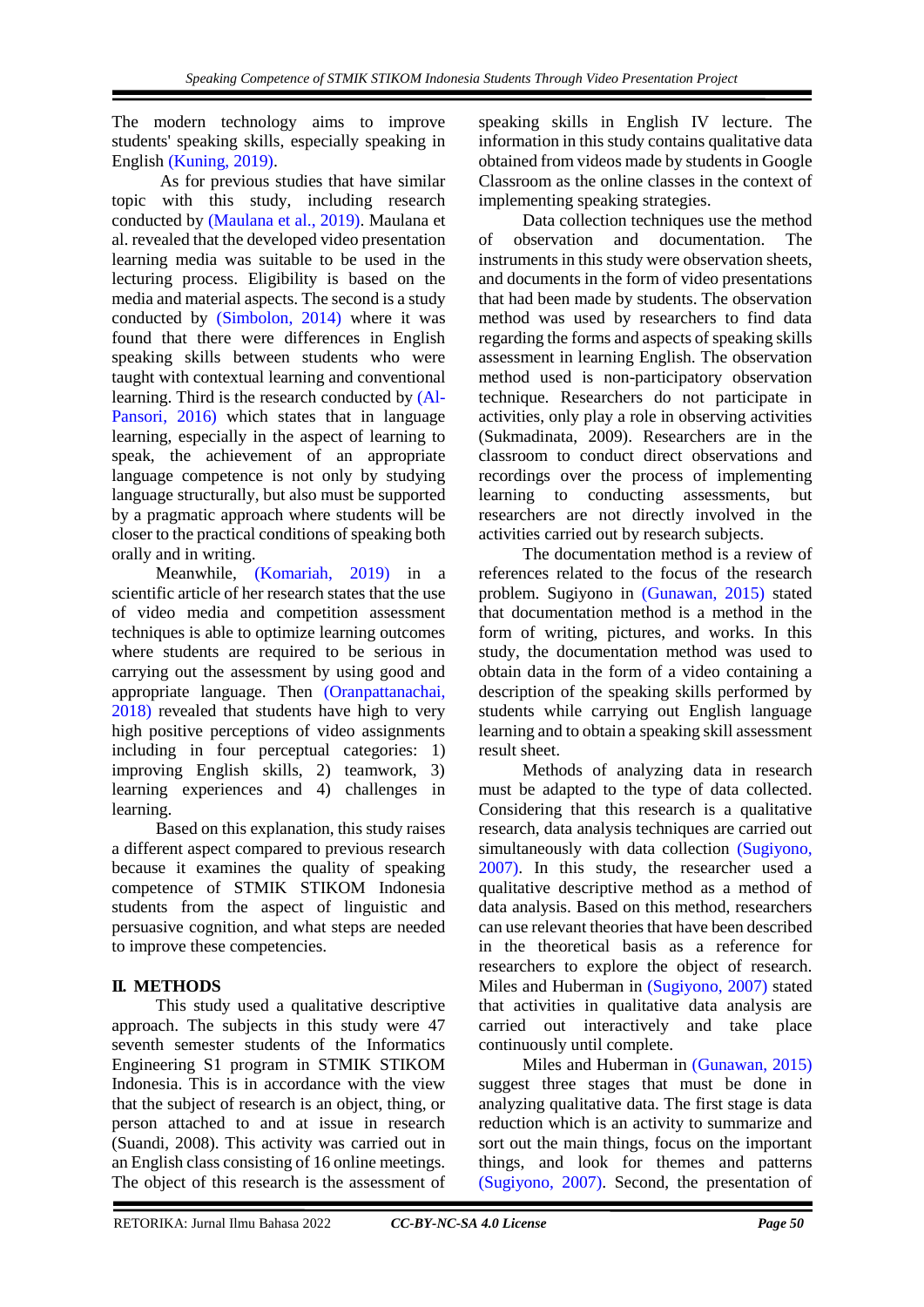data (data display) which is done by processing and analyzing data to obtain the right answer in accordance with the formulation of the problem. Miles and Huberman in [\(Sugiyono, 2007\)](#page-8-12) stated that the most frequently used to present data in qualitative research is narrative text. Data from observations and interviews are presented in a good form, followed by classifying or grouping the data based on certain categories according to the research objectives. Third, drawing conclusions or verifying data, is the result of research conducted to answer the focus of the problem raised based on data analysis. The researcher formulates conclusions based on the findings that have been presented in the data display, namely describing the findings in the form of words.

## **III.RESULT AND DISCUSSION**

Having good English communication skills is an important requirement in the job market in the era of globalization, but the fact is that the English communication skills of Informatics Engineering students need to be significantly developed. On the other hand, the number of Informatics Engineering graduates continues to increase every year and this condition certainly increases the competition among these graduates. One of the requirements to get a job, especially in a multinational company, is to have verbal English communication skills. Other information states that before applying for certain jobs abroad, applicants must have a certificate of English-speaking skills from tests such as TOEIC, TOEFL, and IELTS. Considering these conditions, speaking skills are considered as core skills in foreign language learning and these skills are expected to be mastered by students [\(Broady, 2005\).](#page-8-13)

Improving English speaking skills for students in Indonesia is not easy because English is considered a foreign language in daily conversation, besides that there are many problems or obstacles faced by both lecturers and students, especially students of the Informatics Engineering study program. Based on the research that has been done, several problems were found in learning and teaching English speaking skills. The first is the institutional context and the native language of the speaker. The second problem is related to the learning process carried out by lecturers without the use of interesting media. Third, students tend to be afraid to make mistakes when they have to speak in English so that students' self-confidence decreases greatly. The last problem is related to the activities carried out by students in the process of learning speaking skills.

In relation to learning English speaking skills in the classroom, the activities are less varied so that they cannot maximally involve students to get a more meaningful learning experience. For this reason, lecturers should provide learning programs that can improve students' speaking skills without being limited by space and time. One alternative to solving this problem is the use of video technology [\(Arroyyani, 2018\).](#page-8-14) To be able to survive in a career in the current era of globalization, for specific or general purposes, to become a professional technician or to have the opportunity to work as a technician abroad, students must master spoken and written English. Based on the explanation above, this research will examine how the speaking skills of students of the Informatics Engineering study program through the assignment of video presentations in English seen from the aspect of linguistics and persuasive cognition.

In carrying out this research, the data obtained were in the form of student English presentation videos which were uploaded to the Google Classroom application. The type of video requested is a persuasive video which of course involves the linguistic aspect where students try to convey useful information to listeners. The stage of making the presentation video task is expected to increase student involvement in the lecture process, increase the effectiveness of the English learning process, stimulate students' creativity and independence, and most importantly foster students' courage to appear and communicate in English. They have done this and proved it by collecting 47 videos on each student's Google Classroom account as shown in the figures below.



Figure 2. Learning Process in Google Classroom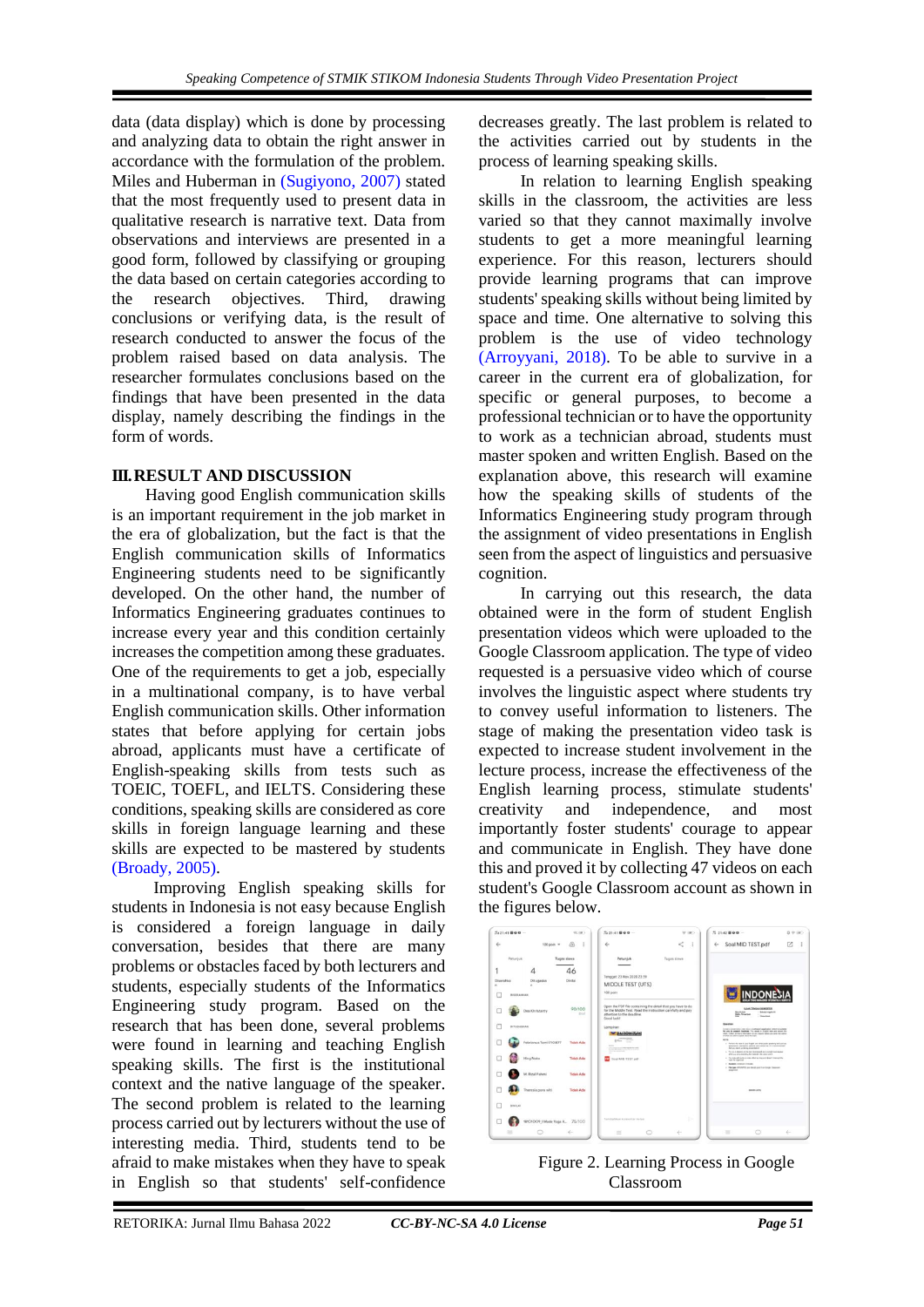

Figure 3. Examples of Students' English Persuasive Video

The 47-video data were then observed according to the 2 aspects raised, namely the linguistic aspect and the aspect of persuasive cognition. The following is the data along with the results of the analysis of the video presentation in English made by students of STMIK STIKOM Indonesia in seventh semester:

#### **Linguistic Aspect**

Assessment of the linguistic aspect will help students identify English grammatical errors that need to be corrected and improve their verbal skills in English itself. The linguistic aspect includes 6 things (Suhendar in (Wulandari et al., 2019)).

### **3.1.1 Pronunciation**

There are several pronunciation errors when students speak in the presentation video:

Table 1. Problems with English Pronunciation

| Word       | Students'<br><b>Pronunciation</b> | Correct<br><b>Pronunciation</b>  |
|------------|-----------------------------------|----------------------------------|
| Install    | $/$ instal $/$                    | $/$ in'sto: $1/$                 |
| Here       | $/$ hir $/$                       | $/h$ 19r/                        |
| Invite     | $/$ invit $/$                     | $/$ <sub>In</sub> $\mathrm{var}$ |
| Rely on    | /reli on/                         | $/ri'$ lai on/                   |
| Buy        | $\Delta$ bui $\Delta$             | /haI/                            |
| Called     | /keled/                           | $/k$ o:lt/                       |
| Arrive     | $/$ arif $/$                      | $\sqrt{2}$ raty                  |
| Resulting  | /resulting/                       | /ri'z <sub>Al</sub> .tin/        |
| Technology | /teknologi/                       | /tek npl.a.dzi/                  |
| License    | $\sqrt{\text{lisensi}}$           | $\frac{1}{1}$ ar.səns/           |

The number of pronunciation problems faced by students can be caused by a lack of knowledge of the pronunciation of words in English (phonology). This pronunciation will be understood for a long time by students if the frequency of its use is increased again or in other words, saying it more often in sentences will make them remember the pronunciation.

There are also findings in the presentation video where the pronunciation seems smooth and fast but the pronunciation is not clear so that the spoken word cannot be understood in which word is meant. This actually supports the fact that English communication must not only be fluent but must also be correctly pronounced.

When speaking in English, pronunciation is one aspect that will be the judgment of the interlocutor. Especially if we are talking to people who use English as a daily language or native speakers. This means that pronunciation is one of the first impressions that the other person will recognize when starting a conversation in English with us. In fact, people will judge our ability to speak English from how you pronounce words that are relatively easy.

So, when speaking in English, it is not only the students' ability to use good vocabulary that will get attention. However, how they pronounce it is also an important aspect that must be considered. Therefore, they must be able to balance the richness of their English vocabulary with the ability to pronounce each word well. That way, the other person will feel comfortable to communicate with them. This is in line with the findings in [\(Susana & Brahma, 2021\)](#page-8-15) stating that English teaching process does not only improves students' vocabulary and grammar but also sharpens students' analytical thinking about another problems based on the students' field of science.

If students have known what pronunciation is, of course they will understand how important it is when speaking in English. Moreover, in these foreign languages, there are many words that have same writing but have different pronunciations. This means, if they do not know how to pronounce a word correctly, there will be misunderstandings between them and the other person.

To avoid problems in communication, students are expected to continue learning about word pronunciation in English properly and correctly. In addition to increasing their selfconfidence, they can also maintain good relations with others without having to feel afraid or guilty due to the wrong pronunciation of words.

When students cannot pronounce words in English properly and correctly, other people may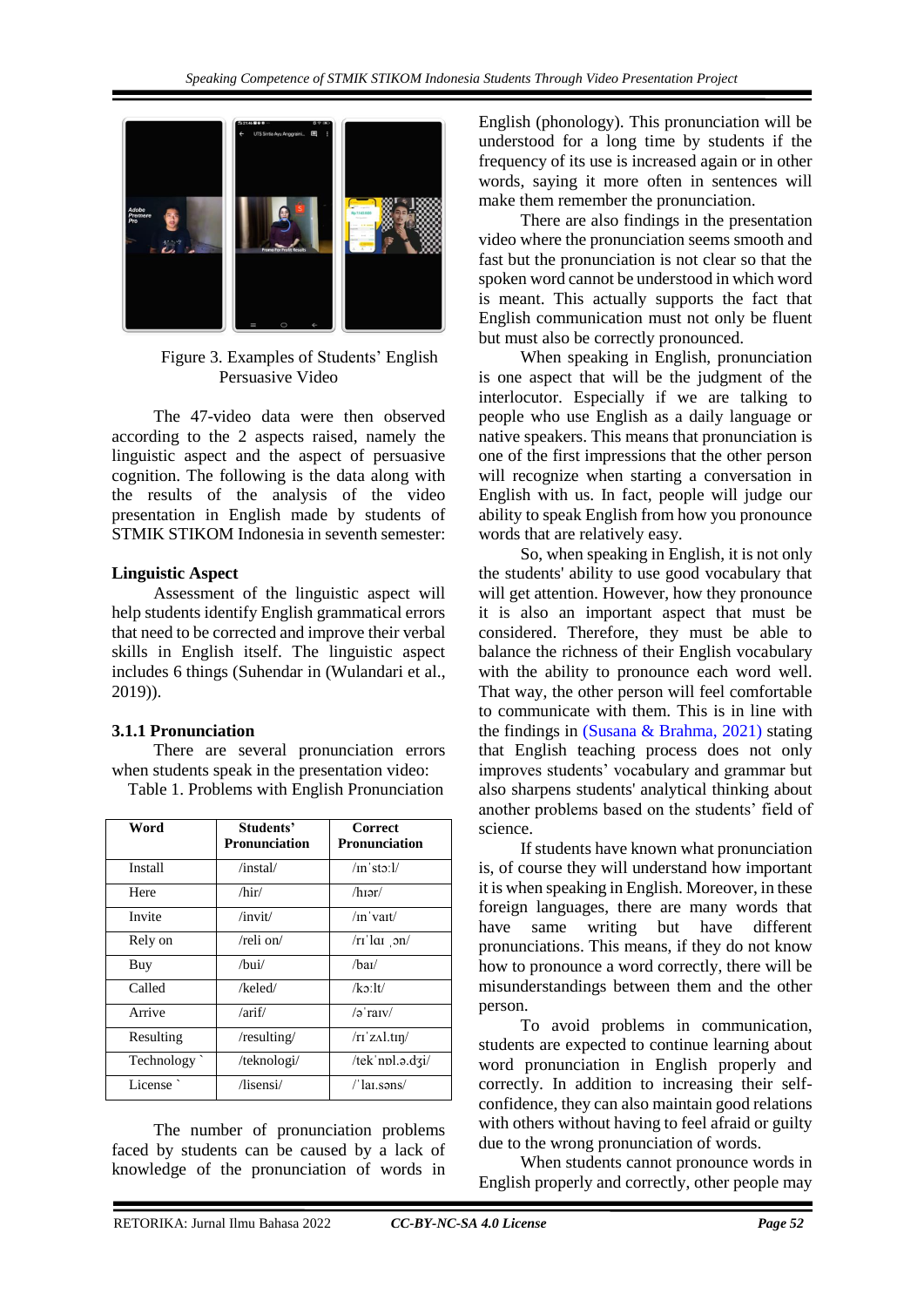have difficulty in understanding what students want to convey. Other people should be comfortable to communicate in English with us. There is no need to speak quickly, as long as the other person is certainly willing to patiently wait for us to finish our speech. With proper pronunciation, every spoken word can be effectively used when we deliver a speech.

## **3.1.2 Structure (Grammar)**

| <b>Sentence</b>     | The Correct                 | <b>Grammatical</b>    |
|---------------------|-----------------------------|-----------------------|
| of<br>Structure     | <b>Sentence</b>             | <b>Errors</b>         |
| <b>The Students</b> | Structure                   |                       |
| "I will<br>to       | $\mathbf{G}$<br>will        | <b>Future Tense</b>   |
| introduce<br>this   | introduce<br>this           |                       |
| application"        | application"                |                       |
| I<br>"Why           | "Why do<br>$\mathbf{I}$     | Interrogative         |
| choose              | choose                      | Form                  |
| Instagram?"         | Instagram?"                 |                       |
| "Like—<br>most      | "Like<br>most               | <b>Simple</b>         |
| online<br>shops     | online shops do"            | <b>Present</b>        |
| does"               |                             |                       |
| "Application        | "Application                | <b>Noun Phrase</b>    |
| that support my     | that support my             |                       |
| business online"    | online business"            |                       |
| "Now I will         | "Now I will                 | <b>Preposition</b>    |
| explain you         | explain to you              | <b>Passive Voice</b>  |
| about<br>how        | about<br>how                |                       |
| Photoshop           | Photoshop                   |                       |
| application<br>can  | application<br>can          |                       |
| be helped your      | help<br>your                |                       |
| business            | business process"           |                       |
| process"            |                             |                       |
| $\mathrm{``I'm}$    | $\mathfrak{c}$<br>recommend | <b>Simple Present</b> |
| recommend<br>tΩ     | to learn it"                |                       |
| learn it"           |                             |                       |

Table 2. Problems with English Structure

Based on the table above, there were several grammatical errors in sentences that could be caused by a lack of understanding of grammar. The English sentence structure has its own grammar. Likewise, when the sentence is in the form of a positive, negative or interrogative sentence, there is a pattern that must be followed so that the meaning can be understood.

Grammar in English language is a set of rules that applies to the use of English both orally and in writing. The use of proper grammar will produce clear sentences and paragraphs, neatly structured sentences and paragraphs, coherent meanings so that what is meant in these sentences and paragraphs can be understood.

In order to convey ideas that are easy to understand, it is important for students to learn grammar. Implementation of grammar in speaking or writing requires effort and time. By continuing to explore the understanding of grammar and practice its use, their skills will

slowly be improved. Learning grammar material that has a broad scope also needs to be applied.

That way, they can obey the rules in grammar such as tenses, punctuation, conjunctions, and others. Later speech or writing that is in accordance with the grammar will definitely be easier to understand. Vice versa, when reading a book or listening to other people speak English, they can understand it better if they have mastered grammar.

Grammar also has a significant role in communication. Communication is two-way, where each other must understand what is conveyed. To avoid misunderstanding, the words spoken or written should not cause confusion. This is where grammar serves to provide a clear meaning of a word, sentence or paragraph. Thus, grammar is influential in making someone and others understand each other in the process of communicating.

If students master grammar, they will become more communicative in speaking English in everyday life. Without paying attention to grammar, sentences or paragraphs that are formed tend to have irregular patterns and give rise to ambiguous speech meanings. Therefore, to avoid it, learning grammar is important to do. This is in line with the findings in [\(Susana & Iswara, 2019\)](#page-8-15) emphasizing that students are aware of the importance of speaking skill and also the need of having grammar lessons as basis for their practical competence, it is a task for English For Specific Purposes (ESP) lecturer to apply teaching strategies which are interesting, motivating and engaging to cover both areas in equal portion.

By mastering grammar, students can also create interesting words. Not only makes it clear, but sentences and paragraphs also become more attractive. When students have skills in grammar, they can tinker with sentences and paragraphs so that they are more varied. The point is that what is ejected from speech or writing is not in the same form (monotonous) while still referring to the correct grammar. That way, they can present various spoken and written language.

However, students will be dealing with formal matters, such as academic assignments or job applications. In informal contexts, grammatical discrepancies are still acceptable. However, in an academic and professional environment, formal language is something that cannot be negotiated. They must use it directly. One of the requirements in formal English is the application of proper grammar. So that students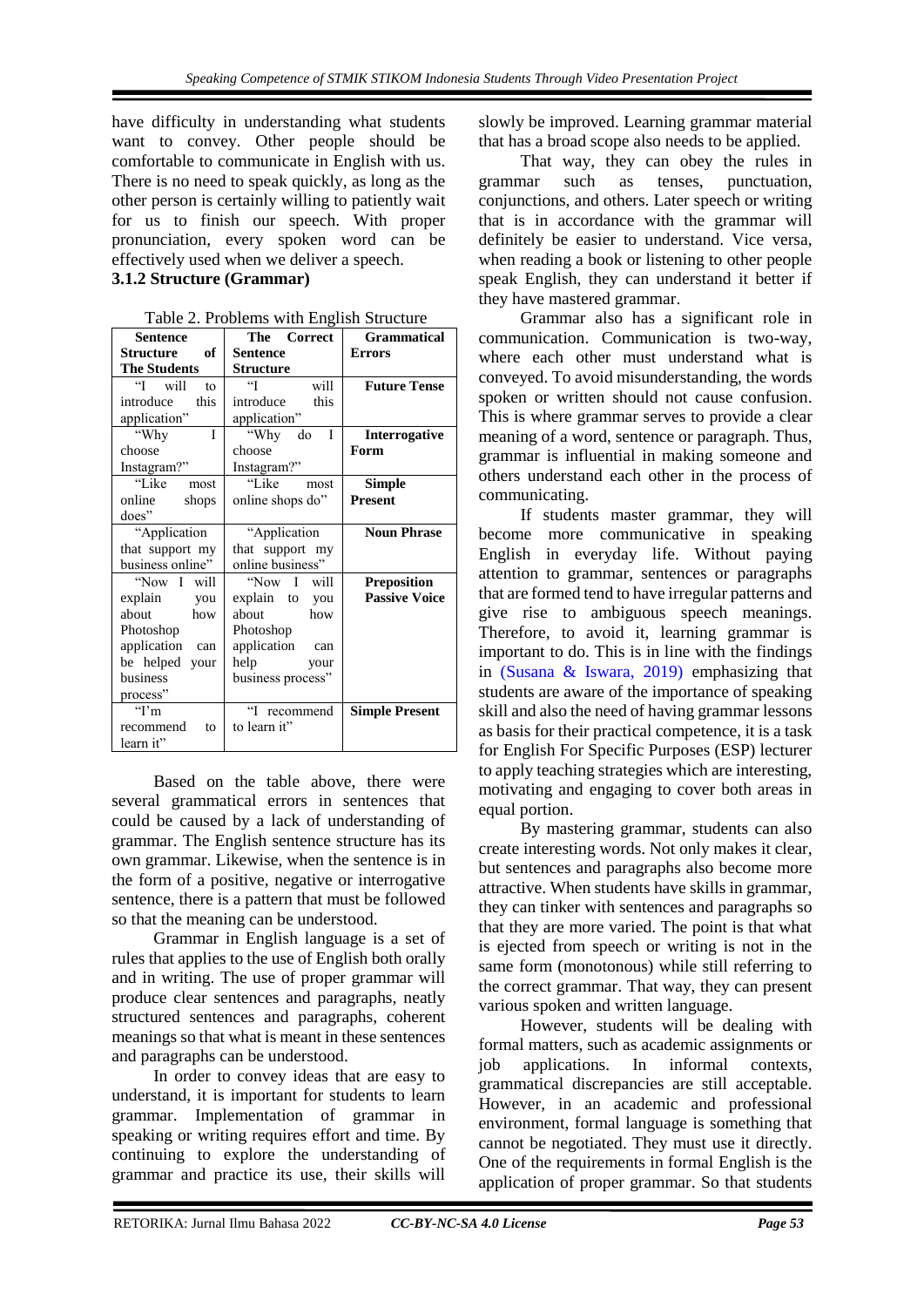are required to learn grammar if they do not want to face difficulties in formal situations.

## **3.1.3 Vocabulary**

From the observations on the presentation video, it was found that there was a lack of general vocabulary where we needed this vocabulary to compose sentences at a basic level so that when presenting in English, students had no difficulty in choosing the vocabulary they wanted to use because they have remembered everything. Including when the translate the student's identification number (NIM), here the NIM is not translated into English and this will affect the quality of the presentation even though numbers are general vocabulary that students must know at the elementary level.

In terms of English for Specific Purposes (ESP), students need to know the terms or vocabulary of the field they are studying at STMIK STIKOM Indonesia, namely computers and information technology and this is also in line with the theme of the video presentation task about applications that are suitable to support business. Meanwhile, from the observations, basically all students have known enough IT vocabulary to support their speaking skills, but due to non-linguistic influences such as selfconfidence, they have difficulty expressing the words they have already known. This is in line with the findings in [\(Wulandari et al., 2019\)](#page-8-16) stating that one of the language skills that must be mastered by the students is the speaking skill. It is considered as the most important skill of oral communication and it becomes a crucial thing to meet the target situation for students in real life. To lead the students to a particular state of knowledge, using technology can be an option.

It is also important for students to distinguish which language is formal and which is informal language such as the use of slang words in the speaking process. Slang itself in English is a non-standard informal language or term created by a certain group and consists of various words and expressions sometimes it doesn't even sound like English word. For example, when a student says "*Today I'll gonna tell you about an application*". The word "*gonna*" in this expression is classified as slang which is categorized as informal language. In delivering persuasive videos for business purposes with potential customers and supported by this task, it is still in the context of the language of an academic environment, so the use of slang is not appropriate.

## **3.1.4 Fluency**

During the process of observing the video presentations uploaded by students, students often stopped their pronunciation suddenly or paused and some even lasted quite a while. There are also students who pause sentences many times until it affects the quality of the presentation even though the material presented is interesting. This gap can be caused by a lack of information in the form of vocabulary related to the topic being discussed.

Pronunciation delays can also be caused by knowing the correct sentence structure, namely when the vocabulary is already known but they are unsure or do not know at all about the form of sentences they should make. Considering that English has grammar as a reference for structuring its elements so that it becomes a good and understandable sentence. Once students are faced with the problem of doubting their sentence structure, they choose to pause.

The choice of a text-based presentation method in which students read the text as an aid can be seen from the students' eyes on the recording camera or not. If the eye is pointing at the camera, the method used is natural, while if the eye is pointing outside the camera, the method used is considered as text-based. Although it was also found that students read the text, their English pronunciation still sounded not fluent or paused. This means that the problem does not only lie in knowledge of vocabulary and structure but knowledge of correct pronunciation, and can be termed as "*knowing the word but not knowing how to read it*". This problem of knowledge of pronunciation greatly affects fluency and can be avoided by studying English thoroughly which involves various parts, not only vocabulary, for example.

The level of confidence is a mental problem that is enough to affect the fluency of communication, especially in using English language. When students are not confident or nervous, it will have an impact on pronunciation to become not fluent. To avoid this mental problem, students tend to avoid eye contact with the camera which causes their presentation to be of lower quality because it is possible to look at the text.

They can practice fluency by focusing on words that they know the meaning rather than on words they do not know. This is enough to foster confidence in the use of English. When the speaker is not focusing on unknown words but on known words, communication will be smoother.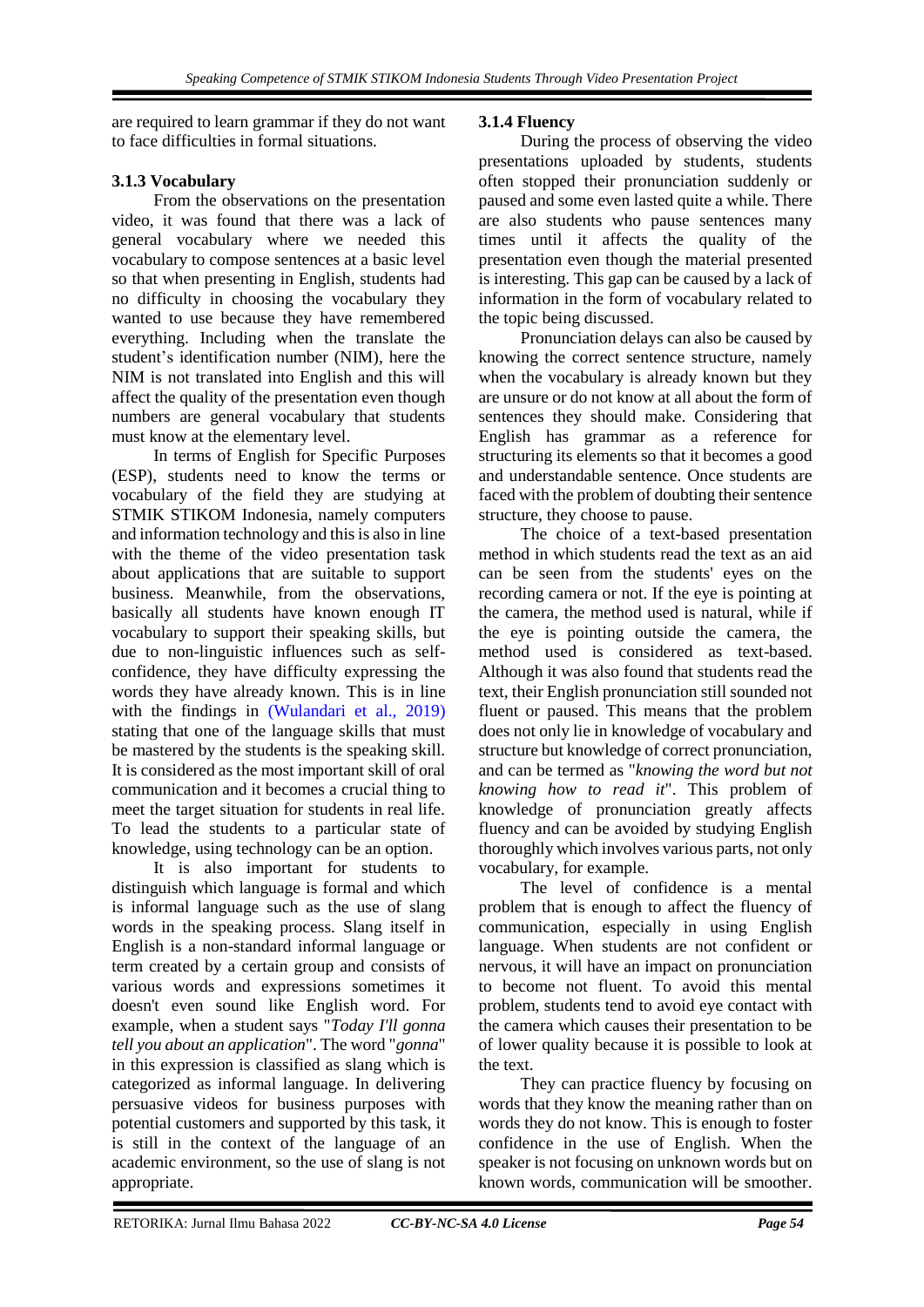Recently, this is in line with the findings in [\(Sukerti et al., 2020\)](#page-8-17) emphasizing that learning English as a second language (ESL) is expected to have learning outcomes which is synchronized with communication skills.

## **3.1.5 Content**

The quality of the presentation will be good if the specified video duration is filled with sufficient material. Lack of material presented can reduce the quality of student presentations, for example, when a video presentation that should be 5 minutes long ends at 2.40 and only continues with the display of images with music only. That means the student's material is not able to meet the specified duration. Students whose material meets or exceeds the specified duration tend to have good assessment results. Sufficient content or material is obtained from collecting information related to the themes discussed in the video.

Mastery of the content to be discussed is very important and determines the quality of other communication components. When students do not master the content, some try to see the contents of the help text, which can be in the form of paper or other media, so that their eyes will leave the camera area and this step will make them dependent on reading the help text until the end of the video. Mukti in [\(Suarsih,](#page-8-18)  2018) suggests that to be a good speaker, one must master the problem being discussed and must speak clearly and precisely. Several factors that must be considered by the speaker for the effectiveness of speaking are linguistic and nonlinguistic factors.

The selection of steps to create an outline can actually help master the content for presentations with a duration of more than 5 minutes. This step can be an alternative if speaking directly (improvisation) is difficult for students. Outline is a writing plan that contains the blueprint of an essay that will be worked on and is a series of ideas arranged in a systematic, logical, clear, structured, and orderly manner. Outlining also prevents students from memorizing the text. Speaking activities are supported by writing activities, especially those related to written preparation, both in the form of references to be read and concepts to be conveyed. There are several things that must be considered in writing as preparation for the presentation of discussion materials, including choosing a topic, making an outline and developing paragraphs (Bobby in [\(Suarsih,](#page-8-18) 

### 2018).

## **3.1.6 Comprehension**

[\(Al-Pansori, 2016\)](#page-8-8) states that in language learning, especially in the aspect of learning to speak, the achievement of an appropriate language competence is not only by studying the language structurally, but also must be supported by a pragmatic approach where students will be closer to the practical conditions of speaking. both orally and in writing.

In the video presentation task, there is a requirement to prioritize a thorough understanding of the topic and material to be presented so that they are advised not to choose the text-based presentation method. In fact, there have been efforts from students to follow the instructions by understanding the material thoroughly so that they know what they want to convey and can speak without depending on text and then try to say it directly or naturally.

During the process of observing the presentation video data, it was found that the speaker's body was not in line with the camera where there was a possibility of a lack of confidence as a result of their lack of understanding of the material. If the addition of audio effects or video editing is intended to cover their lack of understanding of the content and complete the duration, however, the non-verbal aspect is not the main assessment of this task. The lack of understanding of the content was proven from the speaker's eye contact which is not to the camera but to something that can be read.

### **IV. CONCLUSION**

Learning English language brings us to an understanding of the importance of a linguistic approach in developing speaking competence. In language learning process, especially in the aspect of learning to speak, the achievement of an appropriate language competence is not only by studying the language structurally, but also must be supported by a study of other linguistic components that often affect the communication process. With a linguistic approach, students will be closer to the practical conditions of speaking both orally and in writing. In addition, the research on this video presentation reminds us that students still have a lot of technical problems, including language. With a linguistic approach in language learning, more or less the obstacles that arise will be accommodated.

Moreover, supported by a curriculum in which most of the policies are submitted to each